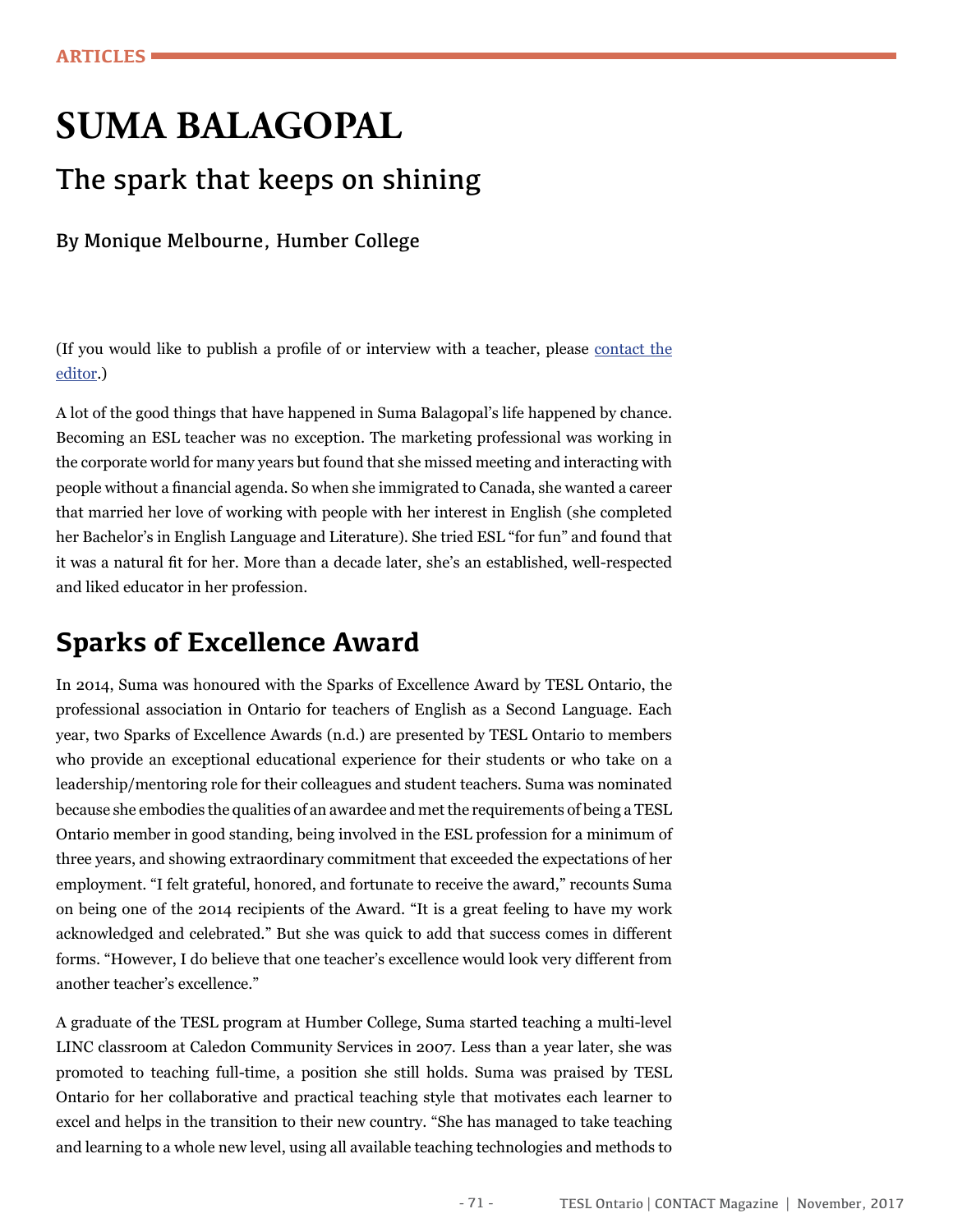#### **ARTICLES**

her advantage. To her, nothing sounds sweeter than listening to the success stories of the learners in her class…. She opens her bag of tricks to get her learners to view English as a fun flled journey to the achievement of their goals" ("Suma-Balagopal", n.d.).

This drive to help her students succeed is one of the most rewarding aspects of being an ESL teacher. Suma's dedication has resulted in her students excelling and even winning grand prizes at the ESL Week Contest, an annual creativity contest organised by TESL Ontario, at one point being grand prize winners three years in a row. These students have consistently highlighted Suma's passion and positivity and have even given her the nickname "horse whisperer". She got this name after a particular group of students watched the movie *The Horse Whisperer* and compared the success of her students at ESL Week Contest with the success of the horses trained by the horse whisperer. Suma credits these ESL activities for helping to build the confdence of her learners and their integration into Canadian society.

However, the success stories are not without challenges. Some of the challenges Suma face are common to many LINC centres: meeting funder's requirements of numbers quota, and vastly different profciency levels and age groups in one class. For Suma, keeping her class entertaining is her biggest challenge. "One of the things that teachers have to do in free language classes is to entertain, so that the students are motivated enough to return to classes and try harder at achieving their goals while having a great time. I have spoken to many successful students, and most of them point to the fact that they remember the laughter the most in the language class. Creating those opportunities to laugh and reduce the 'affective flter' is not a cakewalk."

Since winning the Sparks of Excellence Award three years ago, Suma continues to meet the needs of her students at Caledon Community Services through her exceptional track record. As an immigrant to Canada, her personal experiences help her to connect with her students because she understands what they are going through. She is also the lead teacher for the implementation of portfolio-based language assessment (PBLA) at her centre and she has mentored a number of students while preparing others for the citizenship test on a voluntary basis. She helps her former students to make connections in the community to receive support, look for employment or even start their own business. In addition, Suma is an active member of TESL Ontario, presenting at several of their annual conferences and she has been the Facebook Manager of the Social Media Content Committee since 2013. In that role, she plans and executes the social media strategy for TESL Ontario as well as designing and facilitating presentations and technology labs to increase members' knowledge of social media. "I have learnt so much in that role. I have also had a great time testing out teaching material developed by colleagues. One of them that really worked for me is the 'Dictation Triptychs'." Dictation Triptychs, as described by creator Joseph Ng, an ESL teacher, are "three parallel conversations appropriately composed and gapped to Canadian Language Benchmark descriptors to help learners improve through fourskill dictation jigsaw activities" (Palmer, 2016). This teaching technique incorporates pragmatics of speech, cultural practices, pronunciation of words and numbers, punctuation